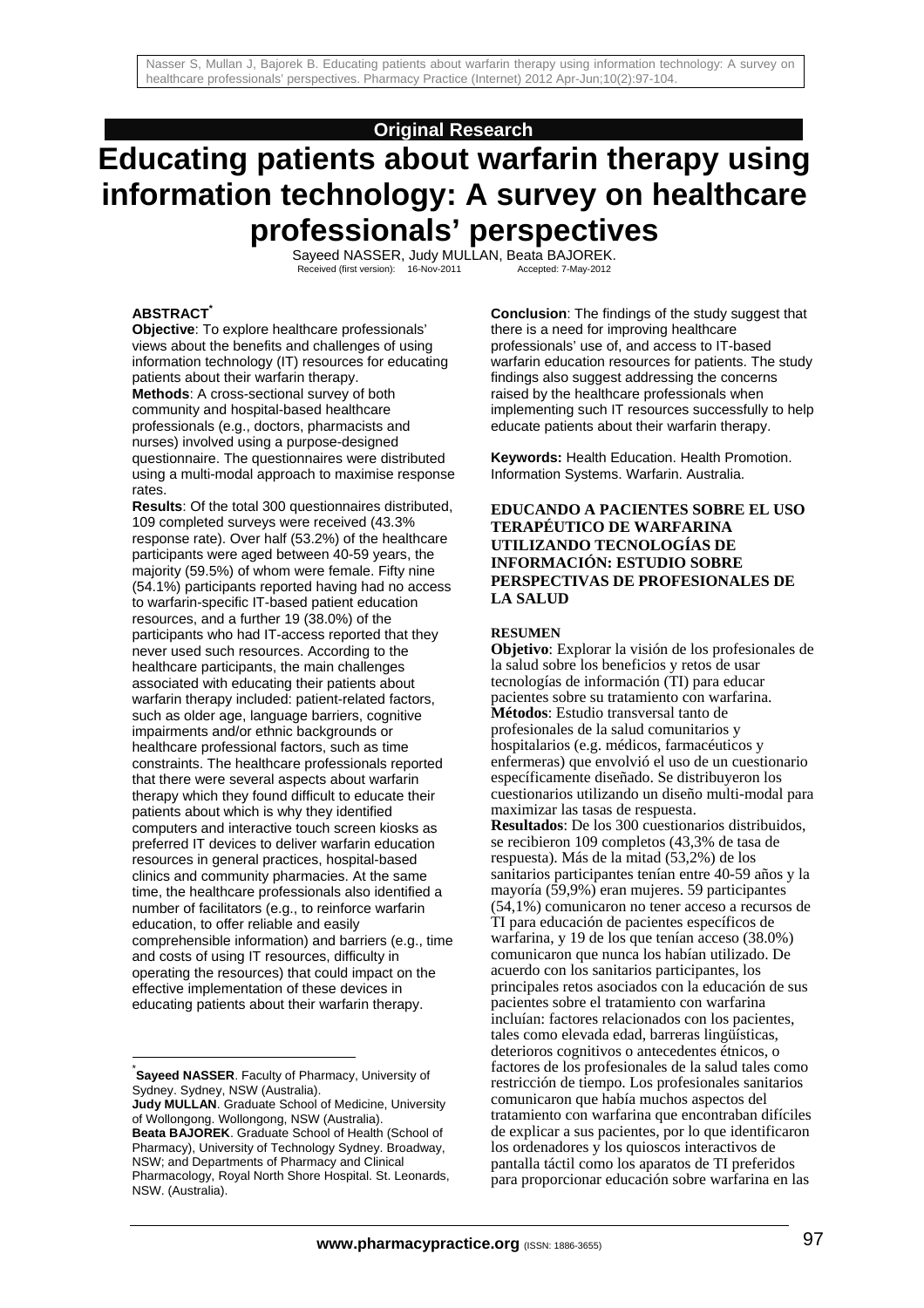Nasser S, Mullan J, Bajorek B. Educating patients about warfarin therapy using information technology: A survey on healthcare professionals' perspectives. Pharmacy Practice (Internet) 2012 Apr-Jun;10(2):97-104.

consultas generales, en las clínicas hospitalarias y en las farmacias comunitarias. Al mismo tiempo, los profesionales de la salud también identificaron varios facilitadores (e.g. reforzar la educación sobre warfarina, ofrecer información fiable y fácilmente comprensible) y barreras (e.g. tiempo y costes de usar las TI, dificultad en manejar esos recursos) que podrían impactar en la implantación efectiva de estos aparatos para educar pacientes sobre su tratamiento con warfarina.

**Conclusión**: Los hallazgos del estudio sugieren que se necesita mejorar el uso y el acceso de los profesionales de la salud a los recursos educativos para pacientes basados en TI sobre warfarina. El hallazgos del estudio también sugieren afrontar las preocupaciones levantadas por los profesionales al implantar con éxito tales TI para educar pacientes sobre sus tratamientos con warfarina.

**Palabras clave:** Educación en Salud. Promoción de la Salud. Sistemas de Información. Warfarina. Australia.

# **INTRODUCTION**

Patient education is an essential component of medication safety, because it improves patients' knowledge of their disease and how to manage their relevant drug therapy.<sup>1</sup> Historically, healthcare professionals have provided education to patients via face-to-face consultations (i.e., verbal information), often supplementing this with written information and/or simple audiovisual materials.<sup>2</sup> Recent innovations in the field of Information Technology (IT), however, present an exponentially developing opportunity for health professionals to utilize interactive electronic devices (e.g., computers, the internet, and portable electronic gadgets) within traditional consultations to help educate their patients about health and medicines.<sup>2-</sup><br> $4$  This new cost effective, time coving and repidu

 This new, cost-effective, time-saving and rapidly evolving information technology can also benefit patient education by improving communication<br>between patients, carers and healthcare carers and healthcare professionals.3,5,6

Given the potential scope of IT-based resources to support patient education<sup>7-10</sup>, they can also be used to educate patients receiving more complicated treatments, such as warfarin therapy.<sup>11,12</sup> Warfarin is a complex drug and is often associated with lifethreatening adverse drug-related complications, hence patients receiving warfarin therapy require extensive education to optimize therapeutic outcomes.<sup>1,13-16</sup> Unfortunately, to date, the provision of warfarin education to patients in different clinical settings has generally been inadequate.<sup>1</sup> Therefore, the efficiencies inherent in new information technologies, present an opportunity to facilitate effective and useful warfarin education resources for patients.

As expected in any system that is undergoing a paradigm shift, it is notable, but not surprising, that healthcare professionals have widely variable perceptions regarding the use of new technologybased patient education resources.<sup>7,10,20-22</sup> There

appears, however, to be limited knowledge about the views and perceptions of healthcare professionals specifically relating to the use of ITbased warfarin education resources. Therefore, this study primarily explores healthcare professionals' (e.g. general practitioners-GPs, pharmacists, nurses) views about the benefits and challenges of using IT resources for educating patients about their warfarin therapy. The specific objectives of this study were to: explore healthcare professionals' access to, and usage of IT resources for educating patients about warfarin; identify perceived facilitators and barriers to using IT resources for educating patients about warfarin; and document characteristics of the healthcare professionals that may impact on their usage of IT resources for educating patients about warfarin.

# **METHODS**

# Design and Settings

A cross-sectional survey of both community and hospital-based healthcare professionals (e.g., doctors, pharmacists and nurses) practicing within NSW was conducted over a 12 week period during May-August, 2011. Relevant ethics approval for this study was received from the Human Research Ethics Committee of the University of Sydney.

#### Data collection

A purpose-designed questionnaire, using a mixture of scaled, coded and open-ended responses, was used for data collection. For scaled responses, a 3 point scoring system was used, (e.g., 1=least useful/suitable/effective/impact as a response option, and 3=most useful/suitable/effective/impact as a response option). For the coded questions, each response option was categorised (e.g., 1=No; 2=Yes) and for the open-ended questions, the participants provided free text responses.

The distribution of the questionnaire to participants was multi-modal to maximise response rates, and included postal mail, direct invitation, and group bundles (i.e., bundles of surveys were distributed to group meetings, and a box provided to lodge completed surveys). At all times, the questionnaire was accompanied by a pre-paid return envelope to facilitate its return.

#### **Participants**

A purposive sample of community and hospitalbased healthcare professionals, comprising doctors (GPs), community pharmacists, hospital pharmacists, and nurses, was recruited to complete the survey. Using evidence from the literature about the relative proportion of health care professionals involved in educating patients about warfarin therapy<sup>11</sup>, the target sample size of approximately<br> $\frac{1}{2}$ 105 (as appropriate for a pilot, descriptive survey)<sup>2</sup> was stratified to comprise 60 GPs, 25 pharmacists and 20 nurses.

Community-based healthcare practices (i.e. general practices and pharmacies) within the Sydney metropolitan area were identified from the publicly accessible online telephone directory (i.e., the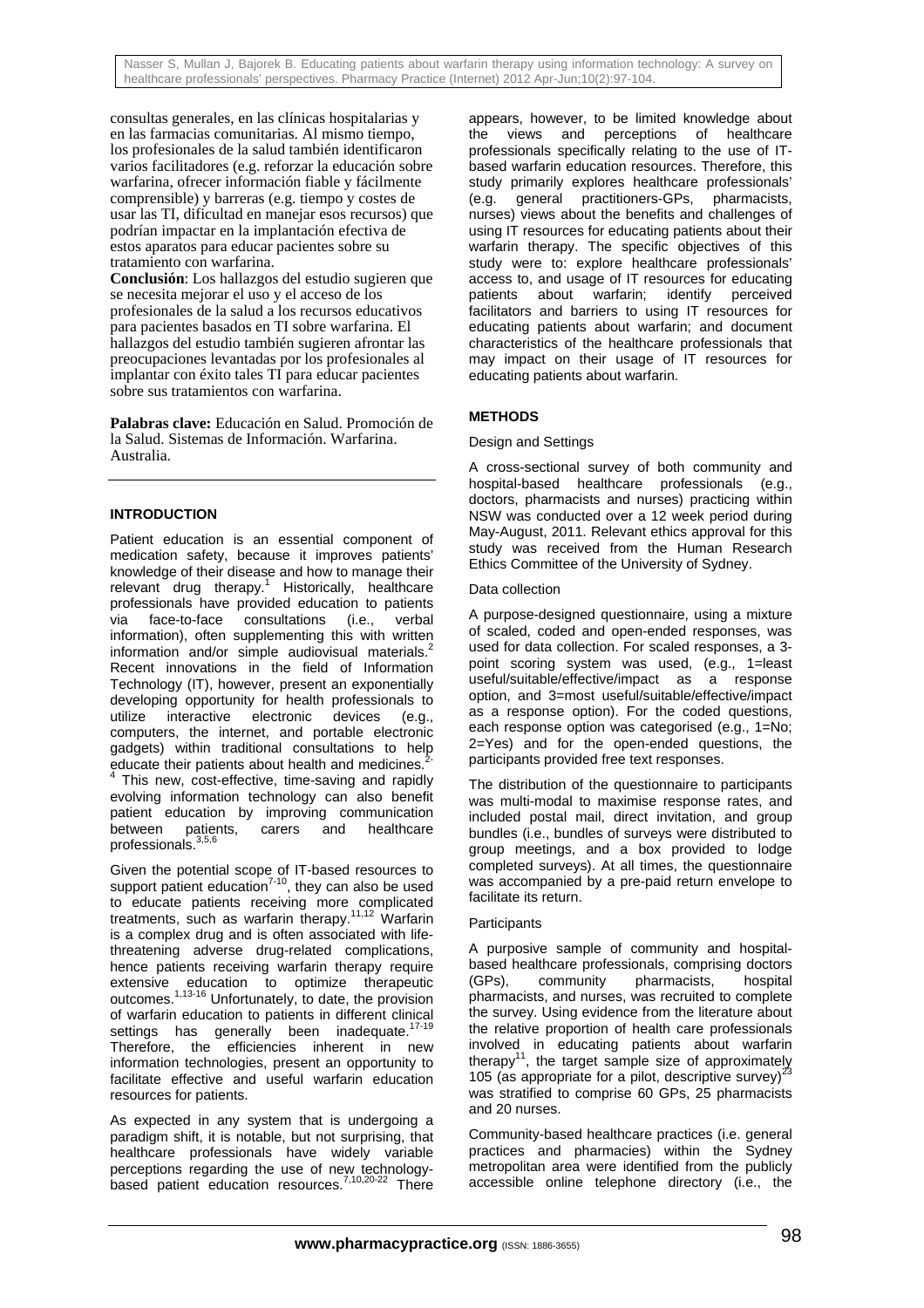Telstra Yellow Pages™) by using relevant search terms (i.e., 'general practitioners', 'pharmacies'), and then selected to receive a postal questionnaire using a similar sampling method described in the literature.24 This sampling method involved sending a postal questionnaire to every second general practice/general practitioner address of the 242 total online entries, as well as the first 50 pharmacy/pharmacist addresses of the 53 total online entries. In cases where specific names of the healthcare professionals could not be identified, the questionnaires were addressed to the 'The Doctor' or 'The Pharmacist-in-Charge'. Accounting for the known low response rate of postal surveys<sup>25</sup>, twice as many questionnaires were sent to each of the selected practices, i.e., 120 questionnaires were sent to general practices and 50 were sent to community pharmacies. Reminder questionnaires were then sent to non-responders six weeks after the initial questionnaires had been posted. In addition to the postal questionnaire distribution, a convenience sample of a further 50 communitybased healthcare professionals (i.e., 20 general practitioners and 30 pharmacists) practicing within the Sydney metropolitan area and who were known to the primary researcher, were approached and directly invited to take part in the study.

Hospital-based healthcare professionals (i.e., pharmacists and nurses) working in two NSW metropolitan teaching hospitals were also invited to take part in the study. The questionnaire was distributed via group bundles by placing questionnaires (i.e., 40 per hospital) in group meeting rooms (e.g., common rooms, staff meeting rooms), specifically targeting cardiology wards at the respective hospitals. The completed questionnaires were collected by the primary researcher approximately four weeks later.

# Data Analysis

Descriptive (e.g., proportions, frequencies, medians) and comparative (e.g., cross-tabulations) statistical analyses were performed using the Statistical Package for the Social Sciences (SPSS; version 17.0: 2008) software. A p-value of 0.05 or less was considered statistically significant in this study.

# **RESULTS**

Of the total 300 questionnaires distributed to community and hospital-based healthcare professionals (i.e., 140 doctors, 120 pharmacists, 40 nurses), 48 were returned unusable (i.e., returned incomplete because of incorrect addresses, unavailability and/or reasons unknown), and 109 completed surveys were received (i.e., response rate of 43.3%). Of these 109 completed surveys, 68 were returned via postal mail and the remainders were collected by the primary researcher from the participants. Forty surveys were received from doctors (i.e., 37 GPs, a cardiologist, a vascular surgeon and a respiratory physician); 53 from pharmacists (24 community-based pharmacists and 29 hospital pharmacists) and, 16

from nurses (3 were practice nurses from community-based general practices).

To facilitate age-based data analysis, the age (in years) of the participants was categorised as: <30 (16.5%, n=18); 30-39 (16.5%, n=18); 40-49 (23.9%, n=26); 50-59 (29.4%, n=32); 60-69 (10.1%, n=11); and >70 (3.7%, n=4). Eighty four (77.1%) of the participants identified their gender in the questionnaires, where just over half (59.5%) were female. Of the healthcare professional groups, pharmacists represented the majority (48.6%, n=53), followed by doctors (36.7%, n=40) and then nurses (14.7%, n=16).

The majority (n=92; 84.4%) of participants reported that their main strategy for educating their patients about warfarin was a combination of both verbal and written instruction, followed by verbal instructions alone, 14 (12.8%); written instructions alone, 1 (0.9%); and referral to another educator, 2 (1.8%). Of the total participants, 59 (54.1%) reported having had no access to warfarin-specific IT-based patient education resources (e.g., patient-<br>focused websites, patient education focused websites, patient education software/games, and audiovisual resources) in their current practice settings.

Figure 1 indicates that more participants aged between 40-59 years reported that they had used IT resources in their practices to educate their patients about warfarin, as compared to the other age groups. Forty one (48.8%) of the participants including both male and female participants reported the frequency of their IT resources use; however, 15 (36.6%) of them never used such resources in their current practices (Figure 1). No significant differences in the frequency of using IT resources across different age groups and gender of the participants were found  $(p=0.48$  and  $p=0.54$ , respectively).

Of the 50 healthcare professionals who reported that they had access to IT resources, 19 (38.0%) (including 10 doctors, 8 pharmacists and 1 nurse) had never used such resources for educating their patients about warfarin therapy (Figure 2). No statistically significant difference was found among the healthcare professionals in relation to their frequency of IT resource use,  $(p=0.43)$ . Among all the participants who had access to IT resources, 31 (62.0%) used such resources at least occasionally to help educate their patients about warfarin therapy (Figure 2).

Factors identified by the study participants as adversely impacting on patient education about warfarin were (in descending order of importance): older age of patients; time constraints of the healthcare professionals; as well as the patients' language barriers cognitive impairments and ethnic backgrounds (Table 1). None of the nurse respondents reported that patients' language barriers and ethnicity could adversely affect their warfarin education to patients (Table 1).

The most challenging content areas of warfarin education, ranked in order from highest to lowest, as identified by the participants (Table 2) included: possible dietary interactions; monitoring and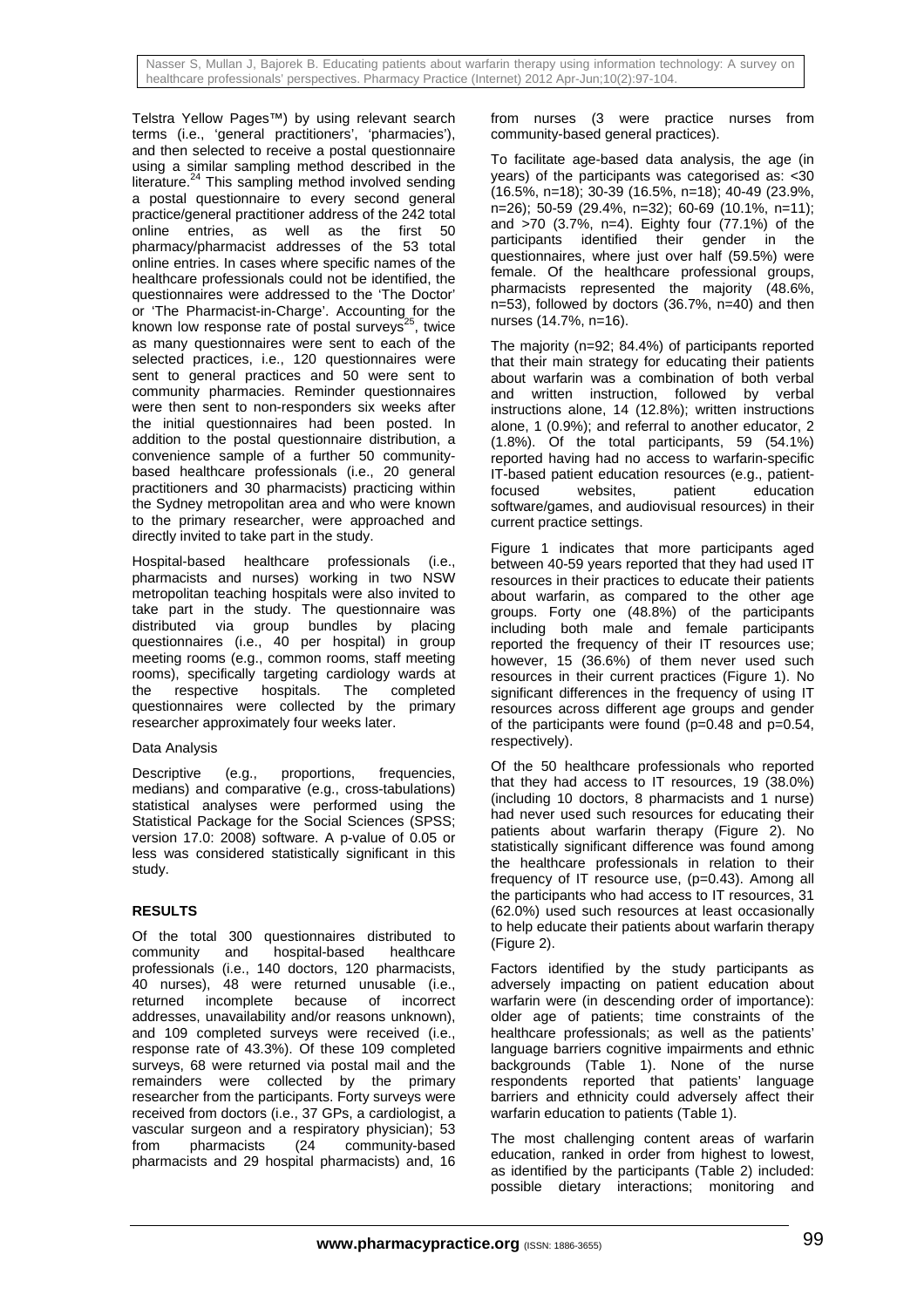

Figure 1: Use of IT resources for patients' warfarin education according to age groups and genders. Note: Only 41 participants out of a total of 84 including both male and female participants reported their frequency of IT use



Figure 2. Use of IT resources for patients' warfarin education according to healthcare professional groups and access to IT resources

management of International Normalised Ratio (INR); possible drug to drug interactions; possible risks associated with taking warfarin therapy; and the dosage and administration of warfarin therapy. Similar responses were obtained from each of the health professional participant groups (Table 2).

When identifying suitable IT resources to assist with educating patients about warfarin, the participants suggested that good quality warfarin information, the use of graphics/illustrations/pictograms as well as information in multiple languages were amongst

the three most important considerations (Table 3). Although, no significant differences were found between healthcare professionals in regard to the most important considerations, nurses were more likely to report that information available in multiple languages was an important consideration, as compared to doctors and pharmacists (Table 3).

IT devices that were preferred for educating patients were: computers (desktops, laptops and/or tablets) and interactive touch screen kiosks. The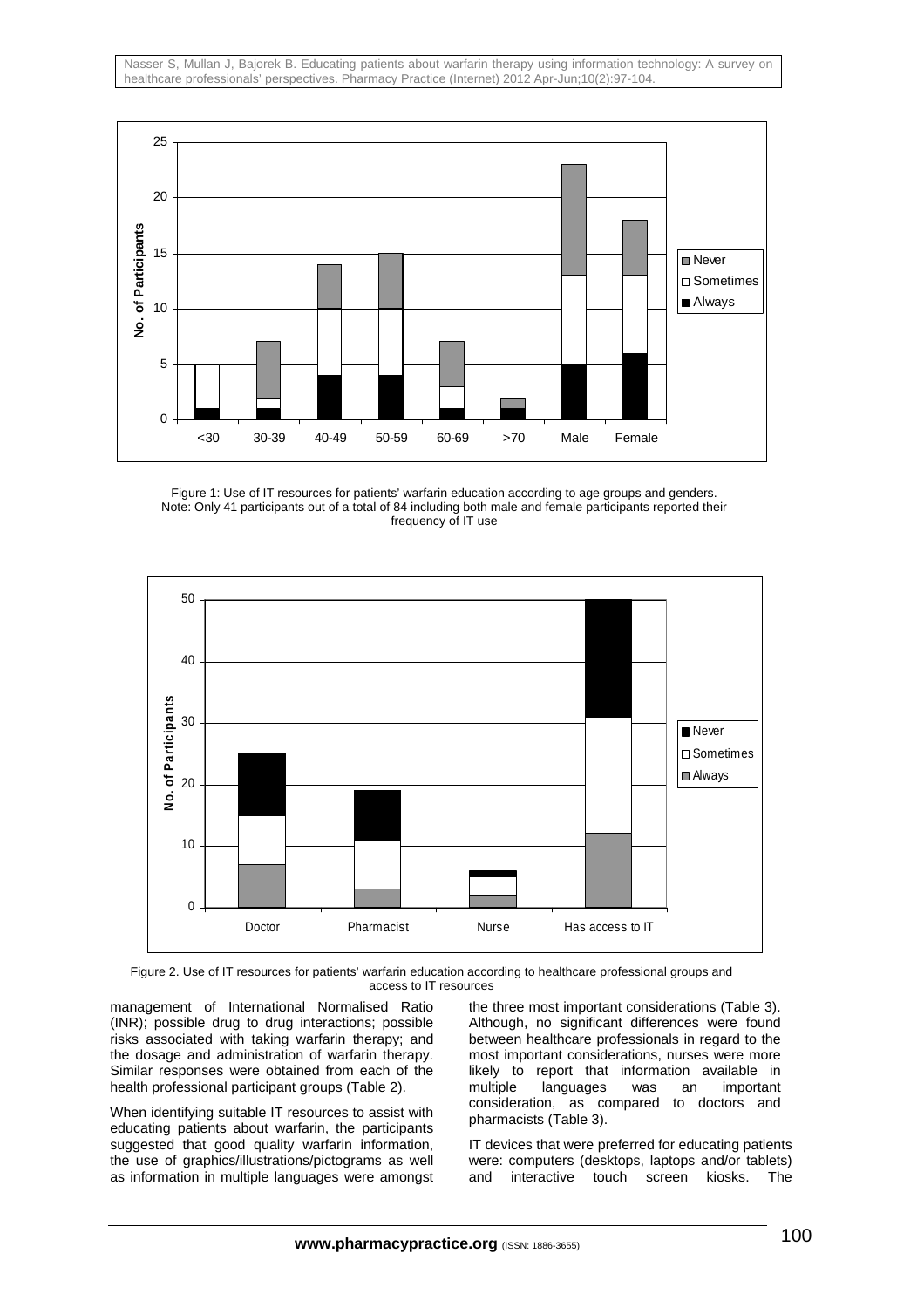| Table 1: Factors affecting patients' warfarin education, as cited by all the healthcare professionals, $(N=109)$ |        |                            |    |       |  |
|------------------------------------------------------------------------------------------------------------------|--------|----------------------------|----|-------|--|
| Number of healthcare professionals citing<br>stated factor<br>Factors                                            |        |                            |    | Total |  |
|                                                                                                                  | Doctor | Pharmacist<br><b>Nurse</b> |    |       |  |
| Older age of patients                                                                                            | 12     | 20                         |    | 33    |  |
| Time constraints of healthcare providers                                                                         | 2      | 16                         | 12 | 30    |  |
| Language barriers of patients                                                                                    | 9      | 11                         | O  | 20    |  |
| Cognitive impairments of patients                                                                                | 5      | 9                          | 3  | 17    |  |
| Ethnic background of patients                                                                                    | 9      |                            | O  | 13    |  |
| Poor education level of patients                                                                                 |        |                            | 2  | 13    |  |
| Lack of appropriate education materials                                                                          | 5      | っ                          | 2  | 9     |  |
| Patients' lack of understanding about the therapy                                                                |        |                            | 3  | 8     |  |
| Information overload for patients                                                                                | 3      |                            | 2  | 6     |  |
| Patients' reluctance to warfarin education                                                                       | 2      |                            |    | 5     |  |
| Note: The participants were able to report more than one factor                                                  |        |                            |    |       |  |

participants also indicated that GP practices, hospital-based clinics and community pharmacies were the most suitable locations for offering these IT resources to patients (Table 4).

Based on the responses from the healthcare professionals, a number of facilitators and barriers of implementing IT-based warfarin education resources in the current practice settings were identified which are described below:

Regarding the important role of IT resources in patients' warfarin education, the study participants highlighted the following aspects as the main role (median score of 3.0) of such resources: reinforcing patients' warfarin education; providing reliable information to patients that is easy to read and understand, especially for with limited literacy skills and those from diverse cultural backgrounds. The role of IT resources in reducing healthcare professionals' workload by saving time was a major role according to the nurses (median score of 3.0), but a little less important according to the doctors and pharmacists (median score 2.0). Then finally, all the healthcare participant groups agreed that another less important role of the IT resources was the provision of cost-effective patient education (median score of 2.0).

The study participants indicated the following factors that would impact highly (median score 3.0) on their ability to offer IT resources: costs relating to the purchase or installation of IT resources; set-up of the practice settings for IT-based resources; and time needed to educate patients using the IT resources. Across all three healthcare professional groups, uncertainty about the quality and reliability of IT-based warfarin information was regarded to be a moderate barrier (median score of 2.0) to the use of IT resources in their current practice settings. Unlike the doctors and pharmacists, nurses reported that the factor- relevant training required to operate and/or navigate IT resources had a high impact on their ability to use IT resources in educating patients about warfarin (median score 2.0 versus 3.0, respectively).

Each healthcare professional group indicated that the following factors would have a high impact (median score of 3.0) on the use of IT resources by their patients: difficulty and fear of operating IT resources; patients' preference for face-to-face education from healthcare professionals; and patients' lack of appropriate training to access and/or navigate IT resources effectively. Each group of healthcare professionals reported that a lack of patients' confidence about the quality of IT resources had moderate impact (median score of 2.0) on patients' utilisation of IT resources in their current practice settings.

# **DISCUSSION**

This study has explored healthcare professionals' (e.g. doctors, pharmacists, nurses) views and perceptions on the benefits and challenges of using IT resources for educating patients about their warfarin therapy. Overall, this study highlights that there is a lack of use of IT-based warfarin education resources, and the reasons for this are multifaceted.

| Table 2: The most challenging aspects/content areas of patients' warfarin education, as cited by healthcare professionals |                                                              |                                           |                        |            |           |
|---------------------------------------------------------------------------------------------------------------------------|--------------------------------------------------------------|-------------------------------------------|------------------------|------------|-----------|
|                                                                                                                           | Content Area                                                 | Number of healthcare professionals citing | Total<br>$N = 109$ (%) |            |           |
| Rank                                                                                                                      |                                                              | (% within participant groups)             |                        |            |           |
|                                                                                                                           |                                                              |                                           |                        |            |           |
|                                                                                                                           |                                                              | Doctor                                    | Pharmacist             | Nurse      |           |
|                                                                                                                           |                                                              | $n=40(%)$                                 | n=53 (%)               | $n=16$ (%) |           |
|                                                                                                                           | Possible dietary interactions with warfarin                  | 32(80.0)                                  | 43 (81.1)              | 10(62.5)   | 85 (78.0) |
| 2                                                                                                                         | INR monitoring and management                                | 31(77.5)                                  | 40 (75.5)              | 8(50.0)    | 79 (72.5) |
| 3                                                                                                                         | Possible drug-drug interactions with warfarin                | 26(65.0)                                  | 41 (77.4)              | 10(62.5)   | 77 (70.6) |
| 4                                                                                                                         | Possible risks associated with taking<br>warfarin<br>therapy | 23(57.5)                                  | 30(56.6)               | 9(56.3)    | 62 (56.9) |
| 5                                                                                                                         | Dosage and administration of warfarin therapy                | 18 (45.0)                                 | 21(39.6)               | 8(50.0)    | 47 (43.1) |
| 6                                                                                                                         | Managing missed doses of warfarin therapy                    | 15(37.5)                                  | 20(37.7)               | 10(62.5)   | 45 (41.3) |
|                                                                                                                           | Mode of action of warfarin                                   | 9(22.5)                                   | 21(39.6)               | 9(56.3)    | 39(35.8)  |
| 8                                                                                                                         | Recognising emergency situations (e.g., bleeding)            | 14 (35.0)                                 | 18 (34.0)              | 4(25.0)    | 36(33.0)  |
| 9                                                                                                                         | Importance of adherence to warfarin therapy                  | 15(37.5)                                  | 16 (30.2)              | 4(25.0)    | 35(32.1)  |
| 10                                                                                                                        | Benefits of warfarin therapy                                 | 4(10.0)                                   | 7(13.2)                | 3(18.8)    | 14 (12.8) |
| 11                                                                                                                        | Indications of warfarin use                                  | 5(12.5)                                   | 2(3.8)                 | 2(12.5)    | 9(8.3)    |
| Note: The participants were able to choose more than one content area                                                     |                                                              |                                           |                        |            |           |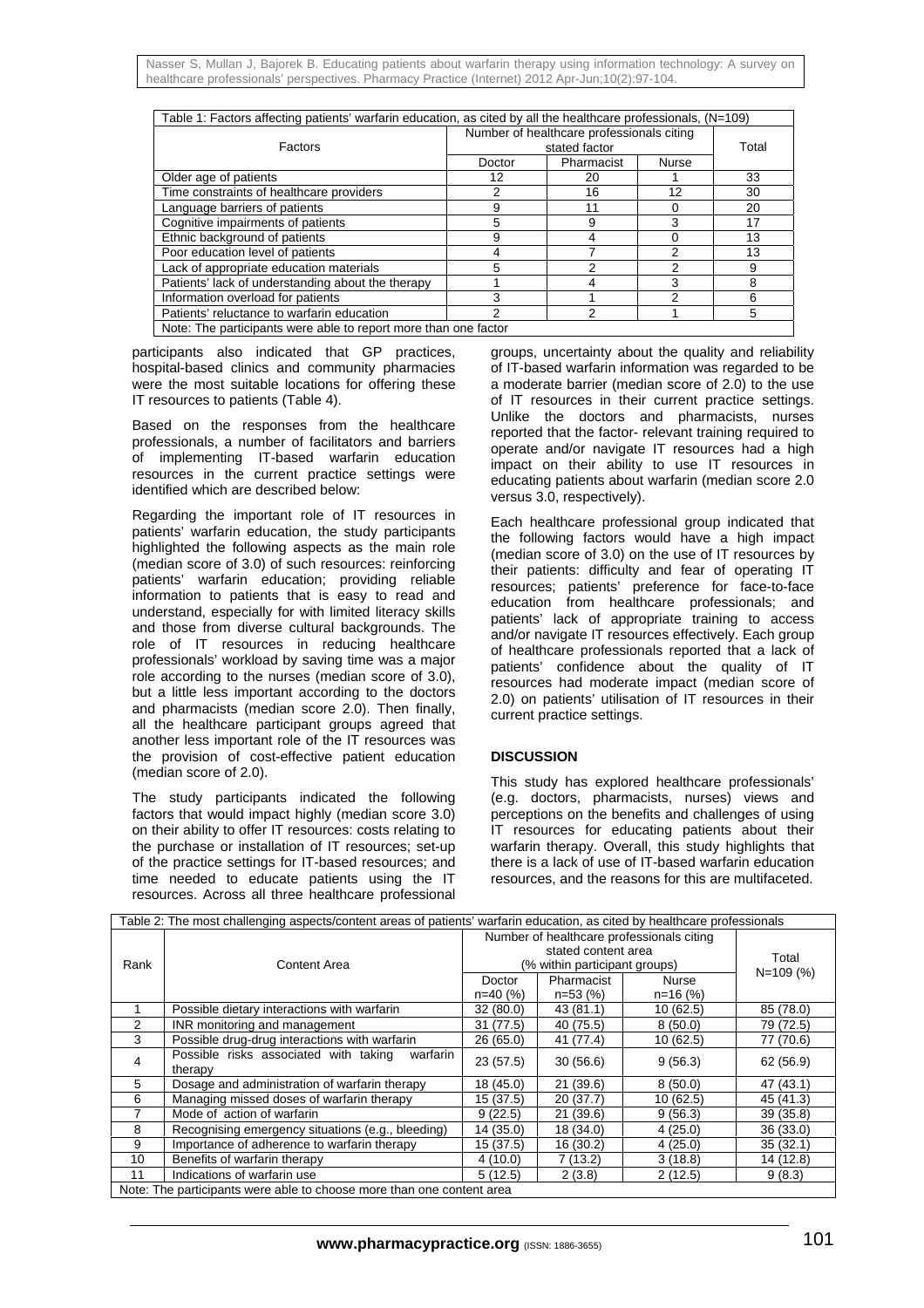Nasser S, Mullan J, Bajorek B. Educating patients about warfarin therapy using information technology: A survey on healthcare professionals' perspectives. Pharmacy Practice (Internet) 2012 Apr-Jun;10(2):97-104.

| Table 3: The most important considerations in identifying a suitable IT resource for patients' warfarin education |                                                                                |                                                                                                                        |                         |                     |           |  |
|-------------------------------------------------------------------------------------------------------------------|--------------------------------------------------------------------------------|------------------------------------------------------------------------------------------------------------------------|-------------------------|---------------------|-----------|--|
| Rank                                                                                                              | Important consideration for a suitable IT<br>resource                          | Number of healthcare professionals citing stated<br>considerations about IT resources<br>(% within participant groups) | Total<br>$N = 109(%$    |                     |           |  |
|                                                                                                                   |                                                                                | Doctor<br>n=40 (%)                                                                                                     | Pharmacist<br>$n=53(%)$ | Nurse<br>$n=16$ (%) |           |  |
| 1                                                                                                                 | Good quality of information                                                    | 30(75.0)                                                                                                               | 35(66.0)                | 11(68.8)            | 76 (69.7) |  |
| 2                                                                                                                 | Graphics/illustrations or<br>images/pictograms relevant to warfarin<br>therapy | 21(52.5)                                                                                                               | 27 (50.9)               | 10(62.5)            | 58 (53.2) |  |
| 3                                                                                                                 | Information in multiple languages                                              | 16 (40.0)                                                                                                              | 27 (50.9)               | 10(62.5)            | 53(48.6)  |  |
| 4                                                                                                                 | Logical organization of information                                            | 9(22.5)                                                                                                                | 24 (45.3)               | 7(43.8)             | 40 (36.7) |  |
| 5                                                                                                                 | Audiovisual resources depicting practical<br>aspects of treatment              | 14 (35.0)                                                                                                              | 23 (43.4)               | 1(6.3)              | 38 (34.9) |  |
| 6                                                                                                                 | Balanced and unbiased information                                              | 15(37.5)                                                                                                               | 9(17.0)                 | 2(12.5)             | 26(23.9)  |  |
| 7                                                                                                                 | Animation components for better visual<br>presentation of information          | 6(15.0)                                                                                                                | 11(20.8)                | 1(6.3)              | 18 (16.5) |  |
| Note: The participants were able to choose more than one responses                                                |                                                                                |                                                                                                                        |                         |                     |           |  |

One key reason for this underutilisation of IT-based education relates to the poor access of healthcare professionals' to such resources. More than half of the healthcare professionals in this study revealed that they had no access to suitable IT-based warfarin education resources to help educate their patients about warfarin therapy. This finding is consistent with that of previous studies exploring health-related IT resources, reporting that only between 17% to 50% of healthcare professionals have access to IT resources to help improve patient education and care.<sup>26,27</sup> This finding is unfortunate, given that IT-based patient education resources offer advantages over traditional face-to-face patient education strategies in many ways, particularly in that they offer patients relevant information in 'realtime' situations within their own control (e.g., options to repeat and review information as per individual education needs and learning challenges).<sup>28,29</sup> Further, such resources have been effectively used in other clinical settings to boost patients' knowledge and understanding of their chronic disease conditions and drug therapy.  $3,9,29,30$  It is, therefore, recommended that healthcare professionals should be equipped with appropriate IT-based warfarin education resources in their practice settings which could potentially help to improve patient education and consequently their therapeutic outcomes.

Following from the issue of access to IT-based resources is their active utilization; in this study, among those healthcare professionals who did have access to such resources, one-third did not actively use these. Factors identified as contributing to their inadequate use of IT resources in the current practice settings include increased time and costs needed to actively implement these resources in their practice settings as well as their perceived difficulties in using IT resources. However, patient education delivered via IT resources has been proven to be time-efficient and cost-effective in previous studies.5,31,32 Lo *et al*. (2010) reported that the total costs for IT-based patient education services were relatively low compared to that for conventional patient education services.<sup>31</sup> Further, IT-based patient education has been found to be time-efficient, reporting as much as a 40% reduction in healthcare professionals' time spent on educating

patients.<sup>5</sup> These time-savings could be particularly significant in the context of warfarin education, given the complexity of the therapy (e.g., frequent INR monitoring, dosage adjustment, drug-drug and dietary interactions) $33$  which mandates the need for comprehensive patient education. Unfortunately, the extensive education required by patients is compromised by the time and resource constraints of healthcare professionals, and this is further aggravated by patient-related factors that might increase patient education needs and efforts, e.g., older age, cognitive and functional impairment, ethnicity, or poor literacy skills).<sup>11,18,3</sup>

In relation to patient-factors impacting on the provision of warfarin education, this study also confirms that these factors, as perceived by healthcare professionals, can adversely impact on the education of patients. However, previous studies have demonstrated the effectiveness of ITbased patient education resources (e.g., CD-ROM, websites, computers) in improving patient knowledge and understanding about their diseases and drug therapy, especially among older patients and those with limited literacy skills, including patients from different ethnic backgrounds.<sup>3,35</sup> Given the effectiveness of IT resources for patient education, IT-based warfarin education resources that provide good quality and authentic information may be useful supplementary tools for overcoming many of existing challenges of warfarin education.

When considering the potential for the use of ITresources, perhaps one of the main findings of this study is that healthcare professionals (e.g., doctor, pharmacist and nurse) perceive that IT resources could be best used to convey easy-to-read and understandable information to the patient. Additionally, the unique advantages of IT-based resources are that they allow the incorporation of multimedia components, visual graphics, or images, to help effectively convey the information, thus having incredible potential to help improve patients' learning.<sup>36,37</sup> Given these added benefits, many patients are increasingly turning to IT-based patient education resources (e.g., health websites) to help improve their knowledge and understanding about chronic diseases and drug therapies.<sup>38</sup> These advantages of IT resources may be regarded as important considerations, when contemplating the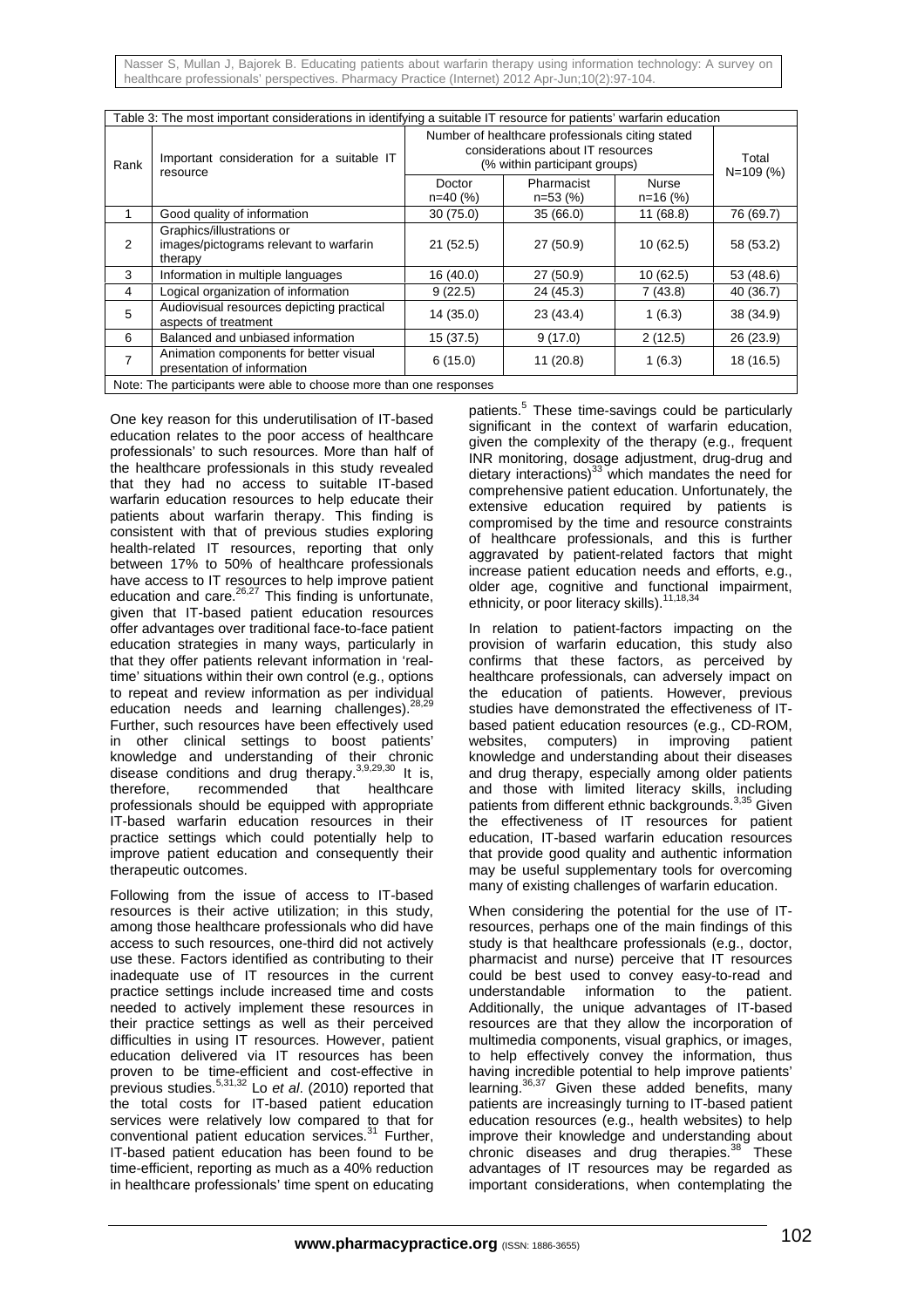| Table 4. Healthcare professionals' preferences for the suitable IT devices and suitable practice settings to implement |  |
|------------------------------------------------------------------------------------------------------------------------|--|
| them, (N=109)                                                                                                          |  |

| <b>Median Scores</b>                                          | Doctor<br>$n = 40$ | Pharmacist | Nurse    | Total |  |
|---------------------------------------------------------------|--------------------|------------|----------|-------|--|
|                                                               |                    | $n = 53$   | $n = 16$ | Score |  |
| Potentially useful IT devices <sup>#</sup>                    |                    |            |          |       |  |
| Desktop computer                                              | 3.0                | 2.0        | 2.0      | 7.0   |  |
| Tablet computer (e.g., iPad)                                  | 2.0                | 3.0        | 2.0      | 7.0   |  |
| Portable computer (e.g., Laptop)                              | 2.0                | 3.0        | 2.0      | 7.0   |  |
| Interactive touch screen kiosk                                | 2.0                | 2.0        | 2.0      | 6.0   |  |
| Wide screen smart phone                                       | 2.0                | 2.0        | 1.0      | 5.0   |  |
| Portable CD*/DVD** player                                     | 1.0                | 2.0        | 2.0      | 5.0   |  |
| Personal Digital Assistant (PDA)                              | 1.5                | 2.0        | 1.0      | 4.5   |  |
| Handheld audiovisual player                                   | 1.0                | 2.0        | 1.0      | 4.0   |  |
| Suitable settings for implementing IT resources <sup>§</sup>  |                    |            |          |       |  |
| Hospital-based clinic (e.g., OPD)††                           | 2.5                | 3.0        | 3.0      | 8.5   |  |
| Solo GP surgery                                               | 2.5                | 3.0        | 3.0      | 8.5   |  |
| Community pharmacy                                            | 2.0                | 3.0        | 3.0      | 8.5   |  |
| GP medical centre                                             | 3.0                | 3.0        | 2.0      | 8.0   |  |
| Hospital pharmacy                                             | 2.0                | 2.0        | 3.0      | 7.0   |  |
| Patient's home                                                | 2.0                | 2.0        | 3.0      | 7.0   |  |
| Hospital ward                                                 | 2.0                | 2.0        | 3.0      | 6.5   |  |
| Aged care facility                                            | 2.0                | 2.0        | 2.0      | 6.0   |  |
| <sup>‡</sup> 1=Not useful; 2=Moderately useful; 3=Very useful |                    |            |          |       |  |

§ 1=Not suitable; 2=Moderately suitable; 3=Very suitable

\*CD=Compact Disc; \*\*DVD=Digital Versatile Disc; ††OPD=Outpatient Department

benefits of using IT resources to supplement patient education about medications with low therapeutic indices such as warfarin.

A key strength of this study is that it is the first, to our knowledge, to investigate multidisciplinary healthcare professionals' perspectives about the benefits of, and barriers to, using IT resources to assist with educating patients about warfarin therapy, as well as identifying their current usage of such resources. In regard to study limitations, the number of participants and the diverse methods of recruitment means that the study findings might not be generalisable to healthcare professionals and practice settings more broadly. Nevertheless, the information generated from this study provides a foundation to help address and facilitate the implementation of IT-based warfarin education resources for patients.

# **CONCLUSIONS**

The findings of this study indicate that few of the healthcare professionals used or even had access

to IT-based warfarin education resources in their current treatment settings. Further, this study found that both community and hospital based healthcare professionals had generally positive views about the use of IT resources, although with some reservations regarding the implementation and use of such resources in their practice settings. Based on these findings, this study suggests the need for improving healthcare professionals' use of, and access to IT-based warfarin education resources in their practices. Further, any future attempt in implementing such IT resources should address the concerns raised by many of the healthcare professionals relating to the effective use of IT resources. More research is needed to address the effectiveness of IT resources on patient knowledge and understanding of anticoagulation therapy, and more importantly, on INR control.

# **CONFLICT OF INTEREST**

None declared.

# **References**

- 1. Bajorek BV. A review of the safety of anticoagulants in older people using the medicines management pathway: weighing the benefits against the risks. Ther Adv Drug Saf. 2011;2(2):45-58.
- 2. Stoop AP, van't Riet A, Berg M. Using information technology for patient education: realizing surplus value? Patient Educ Couns. 2004;54(2):187-195.
- 3. Wofford JL, Smith ED, Miller DP. The multimedia computer for office-based patient education: a systematic review. Patient Educ Couns. 2005;59(2):148-157.
- 4. Hegney D, Eley R, Buikstra E, Fallon T, Soar J, Gilmore. Australian Nurses Access and Attitudes to Information Technology- A National Survey H-A Park et al (Eds);IOS Press in: Consumer-Centered Computer-Supported Care for Healthy People; 2006. p688-692.
- 5. Lewis D. Computer-based Approaches to Patient Education: A Review of the Literature. J Am Med Inform Assoc. 1999;6(4):272-282.
- 6. Luo N, Koh WP, Ng WY, Yau JW, Lim LK, Sim SS, Tay EG. Acceptance of Information and Communication Technologies for Healthcare Delivery: A SingHealth Polyclinics Study. Ann Acad Med Singapore. 2009;38(6):529-528.
- 7. Jackson CL, Bolen S, Brancati FL, Batts-Turner ML, Gary TL. A Systematic Review of Interactive Computer-assisted Technology in Diabetes Care Interactive Information Technology in Diabetes Care. J Gen Intern Med. 2006;21(2):105- 110.